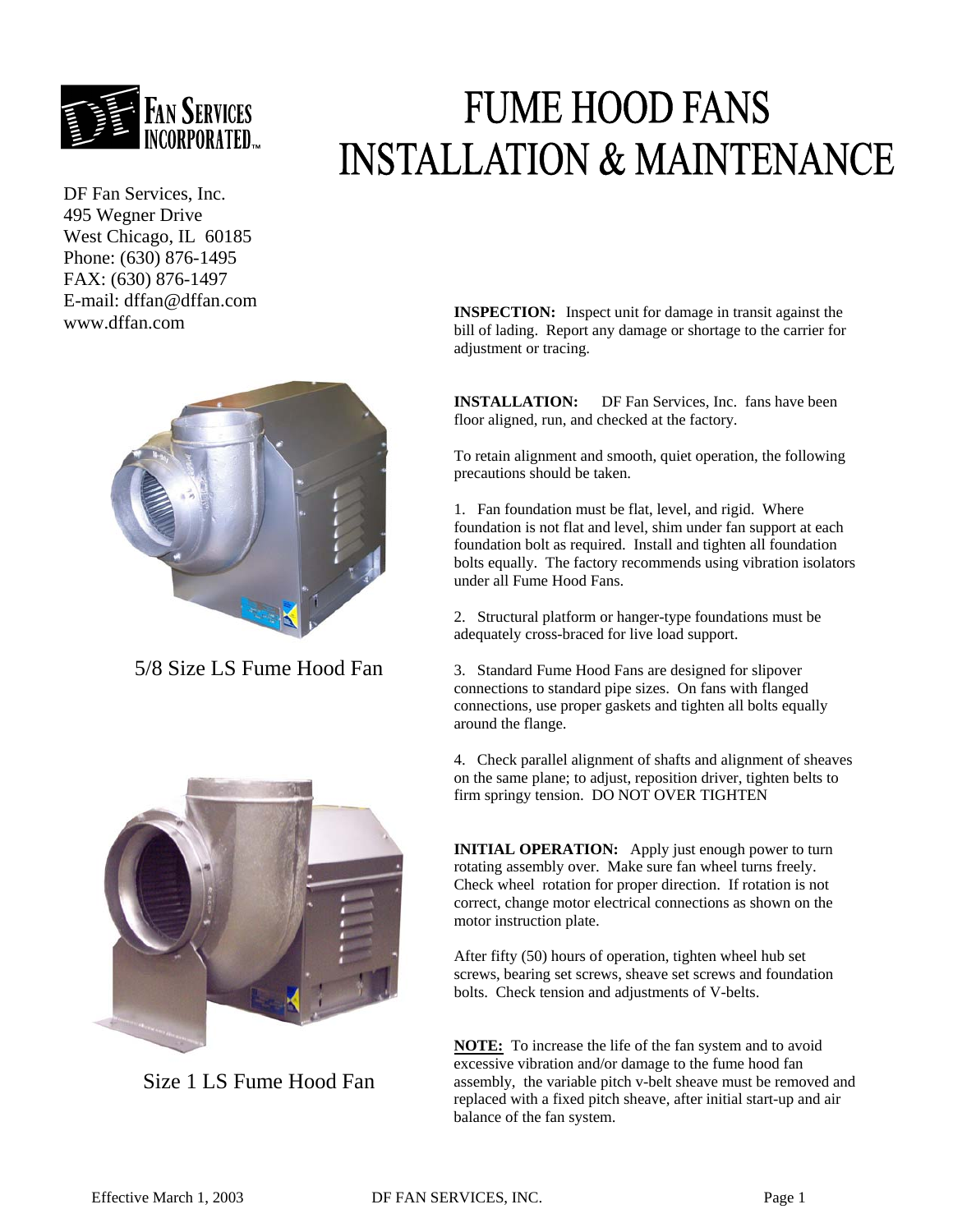### **ILLUSTRATED PARTS LIST - FUME HOOD FANS**



| <b>FH SIZE</b> | DIA.       | <b>WIDTH</b> | <b>BORE</b> | HUB   |
|----------------|------------|--------------|-------------|-------|
| 5/8            | $8 - 1/4$  | $3 - 3/4$    |             | M-975 |
| 3/4            | 10         | $4 - 1/2$    | 1           | M-799 |
|                | $13 - 1/4$ | 6            |             | M-799 |
| $1 - 1/4$      | $16 - 5/8$ | $7 - 1/2$    | $1 - 3/16$  | M-799 |



**NOTE:** All wheels, except aluminum, are supplied with pressure bars on the backplate. Aluminum wheels will have a shaft seal and no pressure bars.



| <b>DESCRIPTION OF PARTS</b>                                                                                                       | <b>USED ON</b>         |  |
|-----------------------------------------------------------------------------------------------------------------------------------|------------------------|--|
| WHEEL, 48 - blade, steel standard, monel for spark resistant const.                                                               | See Wheel Chart, Fig 4 |  |
| SHAFT, steel standard, monel for spark resistant construction                                                                     | <b>ALL SIZES</b>       |  |
| HOUSING, cast iron coated with air-dried Heresite                                                                                 | <b>ALL SIZES</b>       |  |
| INLET RING, cast iron coated with air-dried Heresite                                                                              | $SIZE$ 5/8             |  |
| INLET RING WITH FOOT, cast iron coated with air-dried Heresite                                                                    | $SIZE 3/4$ thru 1-1/4  |  |
| BEARING - (2) fixed Pillow Block                                                                                                  | <b>ALL SIZES</b>       |  |
| <b>MOTOR &amp; BEARING FRAME ASSEMBLY</b><br><b>Motor Mounting Plate</b><br><b>Outer End Cover</b><br>Side Cover (2)<br>Top Cover | <b>ALL SIZES</b>       |  |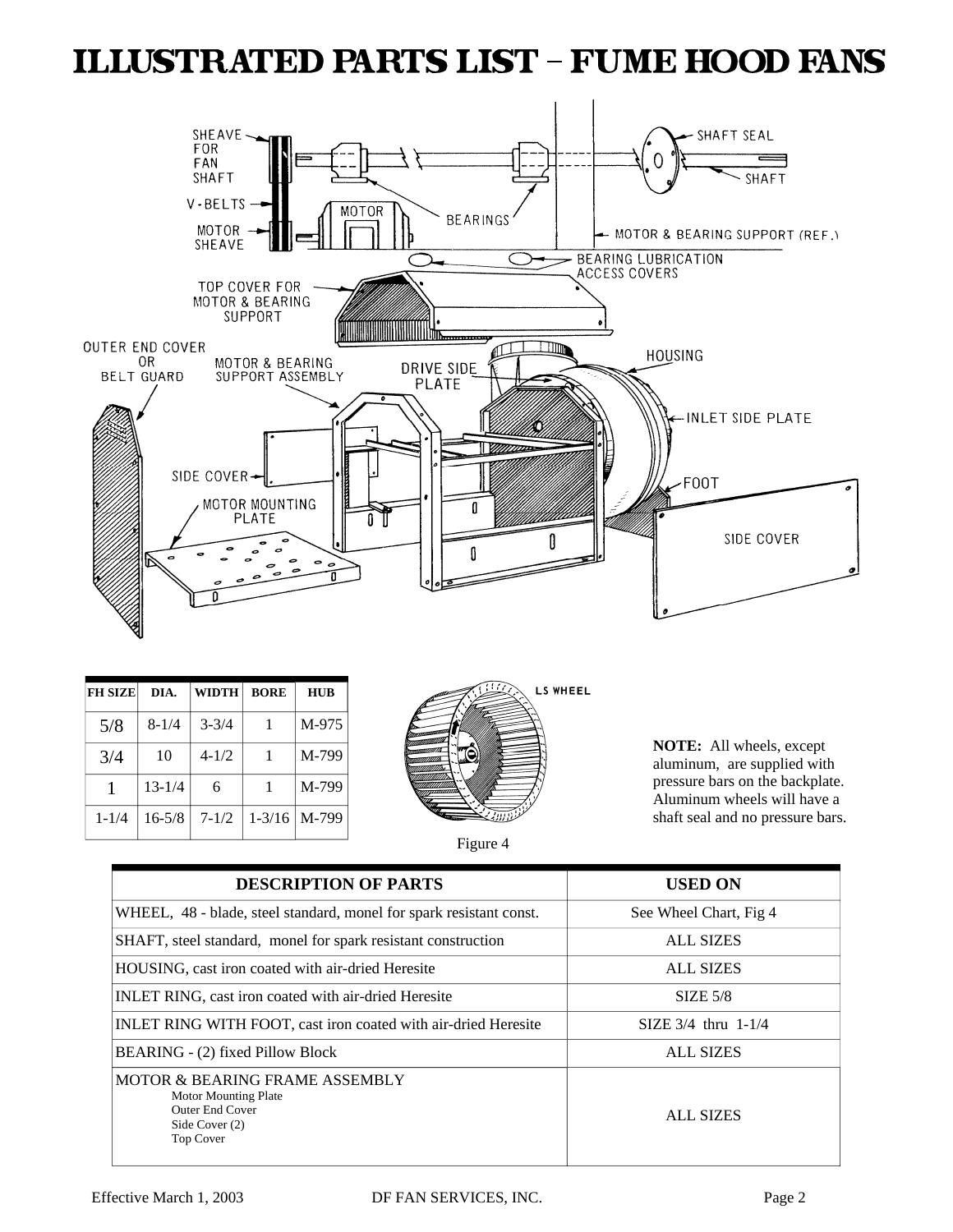### **INSTRUCTIONS FOR ORDERING PARTS**

DF Fan Services, Inc. recommends that if your fan is vital to production or the operation of your plant, or special metals or coatings are required, it is advisable to have spare parts on hand.

**NOTE:** When ordering parts, it is necessary that you include the following information:

#### **1. FAN NAMEPLATE**

Fan type, size, and serial number.

#### **2. FROM ORIGINAL PURCHASER**

Fan type, size, purchase order number, name of original purchaser and when purchased.

#### **3. IF 1 OR 2 ARE NOT AVAILABLE**

 Name of part (see illustrated parts list) Fan size (measure diameter and width of fan wheel) Bore diameter and rotation (CW or CCW viewed from the drive side) - See Figure 6 of Page 4. Any special metal or coatings

### **BEARINGS**

**GENERAL:** Due to the importance of bearings on any rotating machine, special attention should be given to their maintenance and replacement. Where fans have instruction plates or tags pertaining to the bearings, these should be left in place and not covered or defaced. These instructions should be read with care before bearings are services. Extreme care must be taken to prevent entrance of dirt into bearings during maintenance and replacement.

| l Sealmaster Part # | <b>Bore Dia.</b> |  |
|---------------------|------------------|--|
| <b>NP-16</b>        | 1"               |  |
| <b>NP-19</b>        | $1 - 3/16$ "     |  |





#### **REPLACEMENT OF BEARINGS**

To replace bearings, follow this procedure:

- **1.** Scribe lines on shaft at bearing housings and scribe position of housing bases on bearing support.
- **2.** Support the weight of the shaft and wheel on blocks or with non-marring slings.
- **3.** Loosen set screws.
- **4.** Smooth off shaft at areas of setscrew penetration and remove hold-down bolts from pillow blocks.
- **5.** Slide bearing parts axially off drive end of shaft, noting arrangement of parts.
- **6.** Slide new bearing assemblies on shaft in same arrangement as noted in step 5.
- **7.** Align bearings with lines scribed on bearing support (step 1) and bolt in place.
- **8.** Remove support from wheel, and shaft, aligning scribe lines on shaft (step 1) with bearing housings.
- **9.** Tighten set screws securely.
- **10.** Check wheel for concentricity with inlet and rotate shaft to check running Clearance of wheel; readjust pillow block position on bearing support as required. Also check uniformity of radial clearance between shaft and bearing housings, readjust bearing adjusting bolts as required. Re-tighten bearing hold-down bolts securely on pillow blocks.